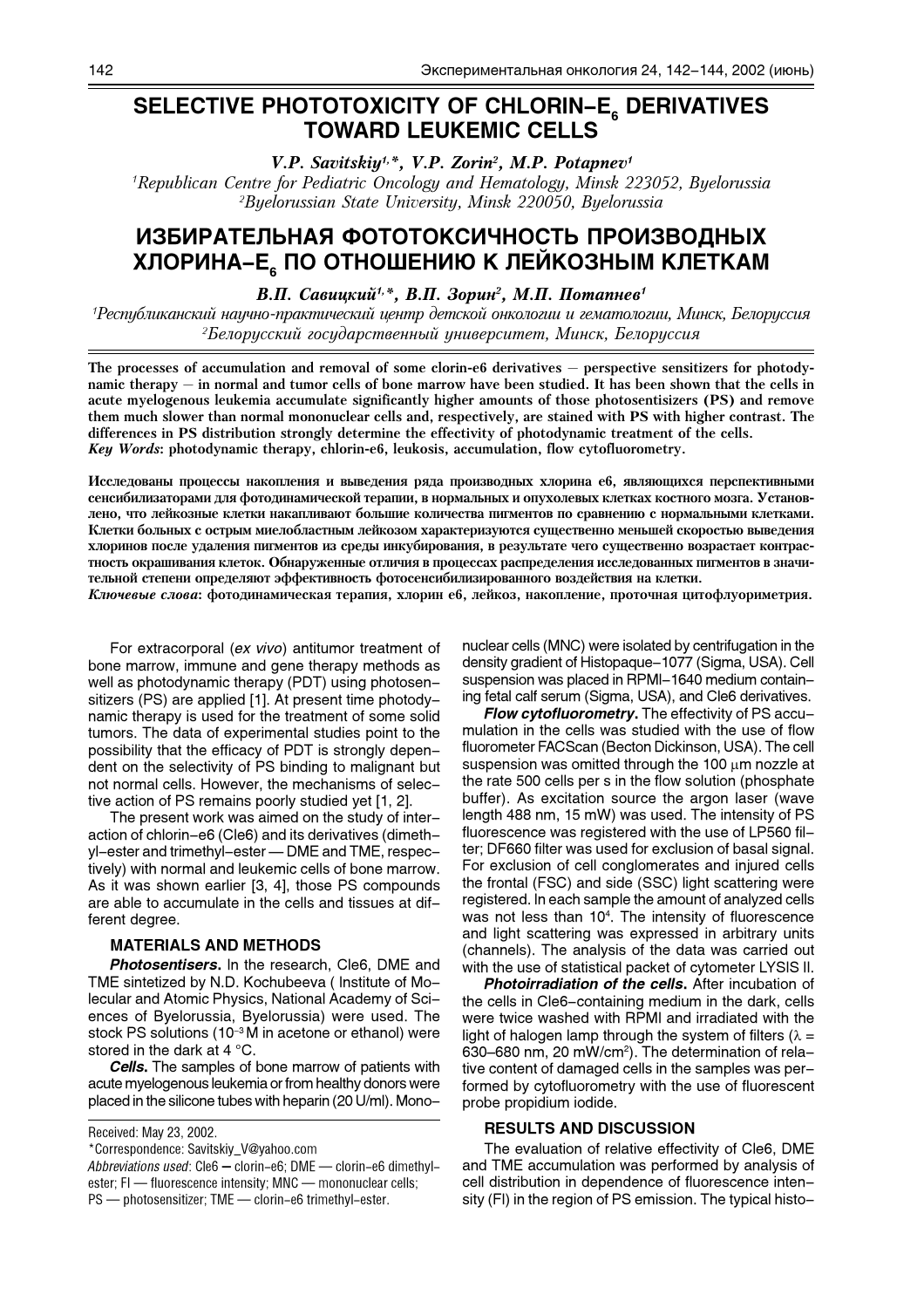grams of flurescence of leukemic cells incubated for 2 h in PS-containing medium as well as the histograms of MNC of healthy donors are presented on Fig. 1.

The samples without PS are characterized by low (basal) values of FI. The incubation of the cells in the PS-containing medium results in the shift of histograms to the region of higher FI values. As we have shown (see Fig. 1), FI values for leukemic cells were significantly higher than those for normal MNC. At the same time the histogrammes of the cells treated with DME and TME are shifted to the regions with higher FI values in comparison with Cle6-treated cells.

The Cle6 derivatives under study have nearly equal spectral and photophysical characteristics in monomeric form. The values of quantum fluorescence output in different media vary not more than by 1-3% [3]. That's why the values of FI for cells in the region of chlorin emission may be used for comparison of the levels of intracellular accumulation of those compounds. The results of statistical analysis for cell fluorescence values are presented in Table. As one may conclude, the tumor cells accumulate PS 2.8-6.1-fold more effectively than MNC of healthy donors; such selectivity of PS accumulation doesn't seem to be caused by systemic non-specific alterations in PS distribution between plasma proteins and the blood cells. Our additional study has shown that normal non-transformed MNC of patients with leukemia are stained on the same level as MNK of healthy donors. The comparison of fluorescence level of normal MNC and tumor cells has shown that stain contrast for DME is significantly higher than that of Cle6 and TME: the ratio of the PS amount binded during 2 h of incubation with leukemic cells to that in normal MNC was 6.1. 4.5 and 2.8 for DME, Cle6 and TME respectively.

It's necessary to note that the level of clorin accumulation s **DMF** 

172

Events

 $\theta$  - $\mathcal{U}$  shown earlier, the 1-st stage occuring in few seconds corresponds to the binding of PS with plasma membrane [4]. The second phase is more prolonged and corresponds to transmembrane transfer of PS and its accumulation in the itracellular compartments. Higher membrane permeability of DME results in more quick (in comparison with Cle6) attainment of equilibrial distribution in cell suspension. For TME, the stages of accumulation are less pronounced due to the low rate of diffuse redistribution of this pigment from proteins to membranes [5].

Thus, equilibrial distribution in cell suspension during studied duration of treatment was found for DME only; the duration of incubation of cells with Cle6 and TME should be much longer.

The withdrawal of PS from the medium results in the shift of equilibrial distribution and removal of studied PS from the cells. As it was demonstrated (Fig. 3), TME has the lowest rate of removal from the cells. After 2 h of incubation in PS-free medium the concentration of TME decreased by a factor 1.7 and 1.1 in normal MNC and malignant cells, respectively. The rates of removal of Cle6 and DME were significantly higher: after 2 h of incubation in PS-free medium the concentration of Cle6 and DME decreased by a factor 9.2 and 19.7 in normal MNC and by a factor 4.1  $\mu$  2.4 in malignant cells, respectively. As a result, 49-fold excess for tumor cell staining with DME and 10.2-fold for Cle6 was registered.

The differences in PS accumulation and removal from the cells possibly reflect the existence of structural and morphological peculiarities of transformed MNC which

Table. Fl values of MNC of healthy donors and tumor cells treated with Cle6 derivatives MNC of healthy donors

 $83 \pm 7$ 

Tumor cells

 $377 \pm 30$ 

| trongly depends on the duration of staining. Cle6 and<br>are entering the cells in 2 stages (Fig. 2). As it was                             | DME<br><b>TME</b>                                                                                | $276 \pm 58$<br>$307 \pm 35$                                     | 1696 ± 155<br>$855 \pm 100$                                     |
|---------------------------------------------------------------------------------------------------------------------------------------------|--------------------------------------------------------------------------------------------------|------------------------------------------------------------------|-----------------------------------------------------------------|
| 211<br>$\mathcal{A}$<br>3<br>Events<br>Áś<br>W<br>Ο-<br>10 <sup>3</sup><br>10 <sup>2</sup><br>$10^{\circ}$<br>10 <sup>4</sup><br>FL3-Height | b.<br>$10^{\circ}$<br>10 <sup>3</sup><br>$10^2$<br>10 <sup>4</sup><br>$10^{\circ}$<br>FL3-Height | $228 -$<br>۸.<br>Events<br>Ω.<br>$10^{\circ}$<br>10 <sup>1</sup> | $\mathcal{C}$ )<br>10 <sup>2</sup><br>10 <sup>4</sup><br>$10^3$ |
|                                                                                                                                             |                                                                                                  | FL3-Height                                                       |                                                                 |

P.S

 $C$ lef

Fig. 1. Histogrammes of Cle6 (a), DME (b) and TME (c) accumulation in the cells. 1 - MNC of healthy donors, 2 - leukemic cells, 3 - control



Fig. 2. The time course of Cle6 (a), DME (b) and TME (c) accumulation in MNC of healthy donors (1), and in leukemic cells (2)